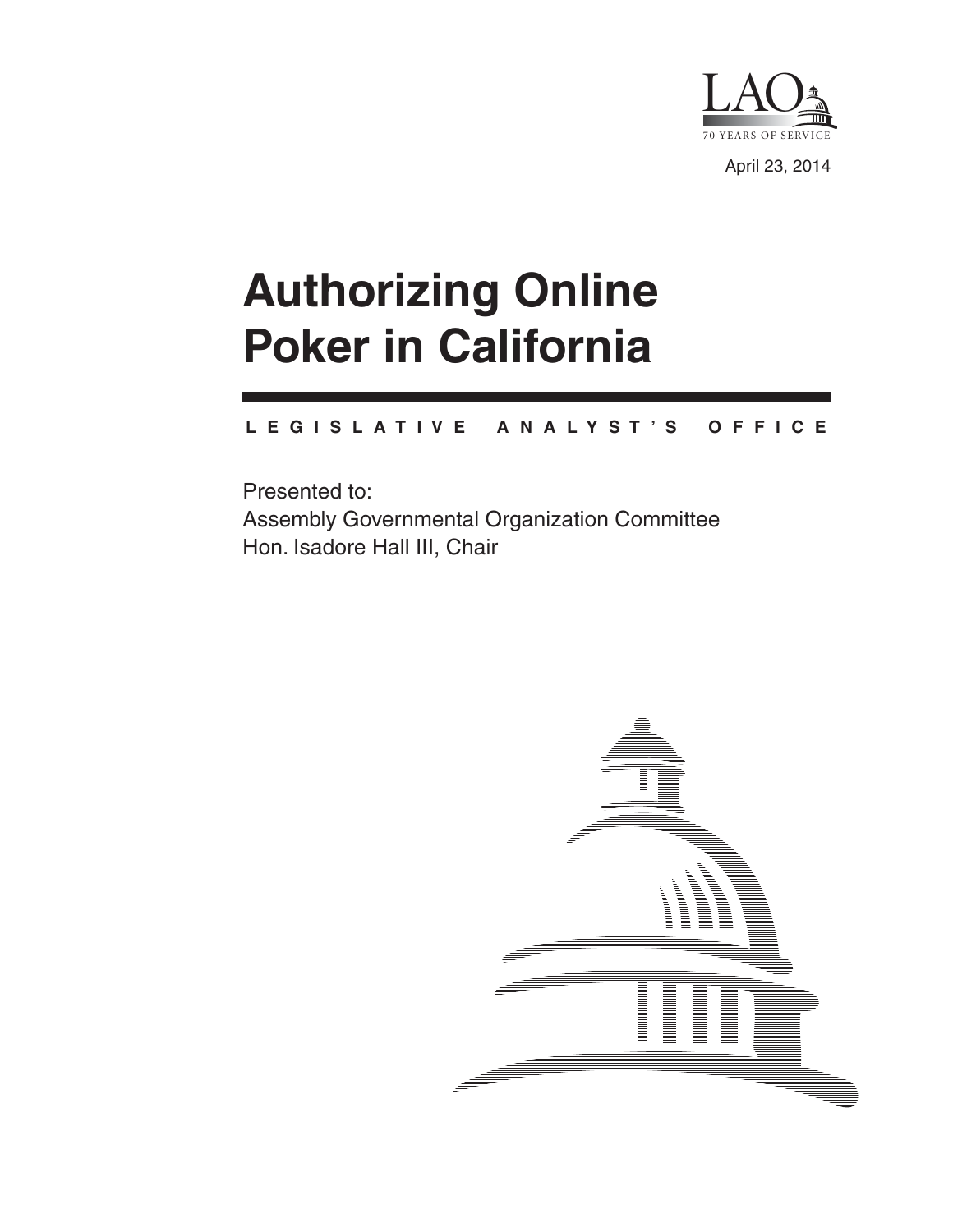

#### **Federal Law Allows States to Authorize Intrastate Online Gambling**

Under the Federal Unlawful Internet Gambling Enforcement Act (UIGEA) of 2006, it is generally unlawful now to place or receive gambling bets through the Internet.



 $\triangledown$  However, UIGEA allows states to authorize online, intrastate gambling under certain conditions. For example, the type of bet or wage must be authorized by state law and cannot violate certain federal laws. In addition, rules and regulations must be adopted to prevent minors and nonstate residents from participating in online gambling.

 $\triangleright$  In recent years, there have been various bills introduced in Congress to legalize online gambling across all states, which would likely impact the revenues that states could generate from intrastate, online gambling.



Currently, Nevada, Delaware, and New Jersey have launched intrastate, online gambling.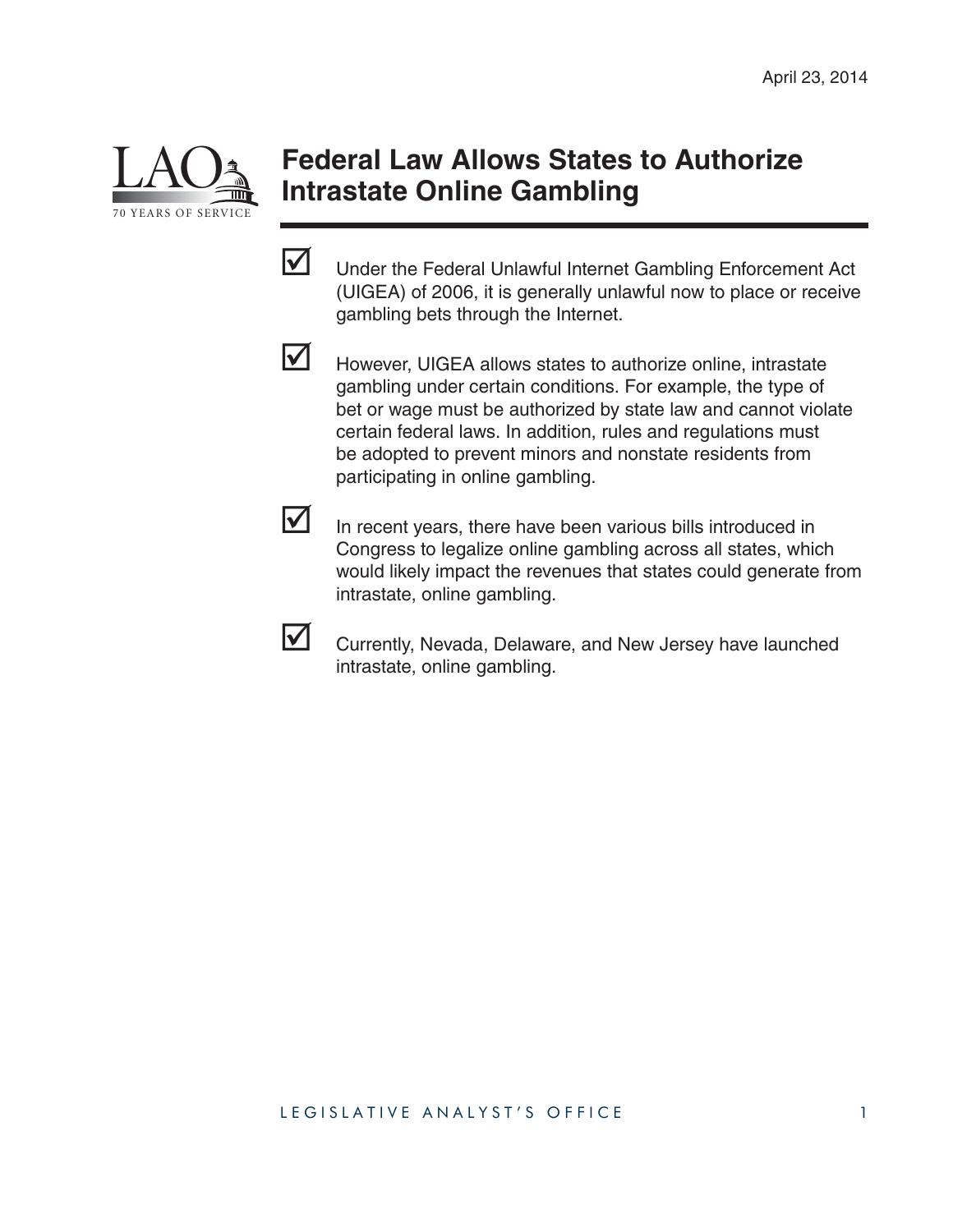

## **Overview of Nevada Online Gaming**

**1** *Types of Games Offered.* Nevada launched online poker in April 2013.



**1 Regulatory Authority.** The Nevada Gaming Commission and the Nevada State Gaming Control Board share regulatory, licensing, enforcement, and adjudicatory authority over online gaming activities in the state.

*Operator Licenses.* Statute restricts operator licenses to resort hotels that already possess certain gaming licenses that allow them to operate within the state. Operators must currently pay an initial two-year license fee of \$500,000 and a subsequent oneyear renewal fee of \$250,000.



*State Tax Revenues.* The state receives 3.5 percent, 4.5 percent, or 6.75 percent of total gross revenue received by a licensed operator, depending on the amount of gross revenue the operator generates monthly. Nevada anticipates annual revenue totaling around \$3 million.



**Player Protections.** Operators are required to maintain a reserve backed by a federally insured financial institution and/ or a bona fide insurance carrier, equal to the total amount of funds held across all player accounts. Additionally, operators are required to contract with an independent certified public accountant to review the maintenance of the reserve.



**1** Problem Gaming Requirements. Operators must provide links to a responsible gaming website and a website to allow individuals to "self-exclude" themselves from future play. Additionally, operators must ensure that players have the ability to set limits on losses, deposits, tournament entries, buy-ins, and play time through their gaming account.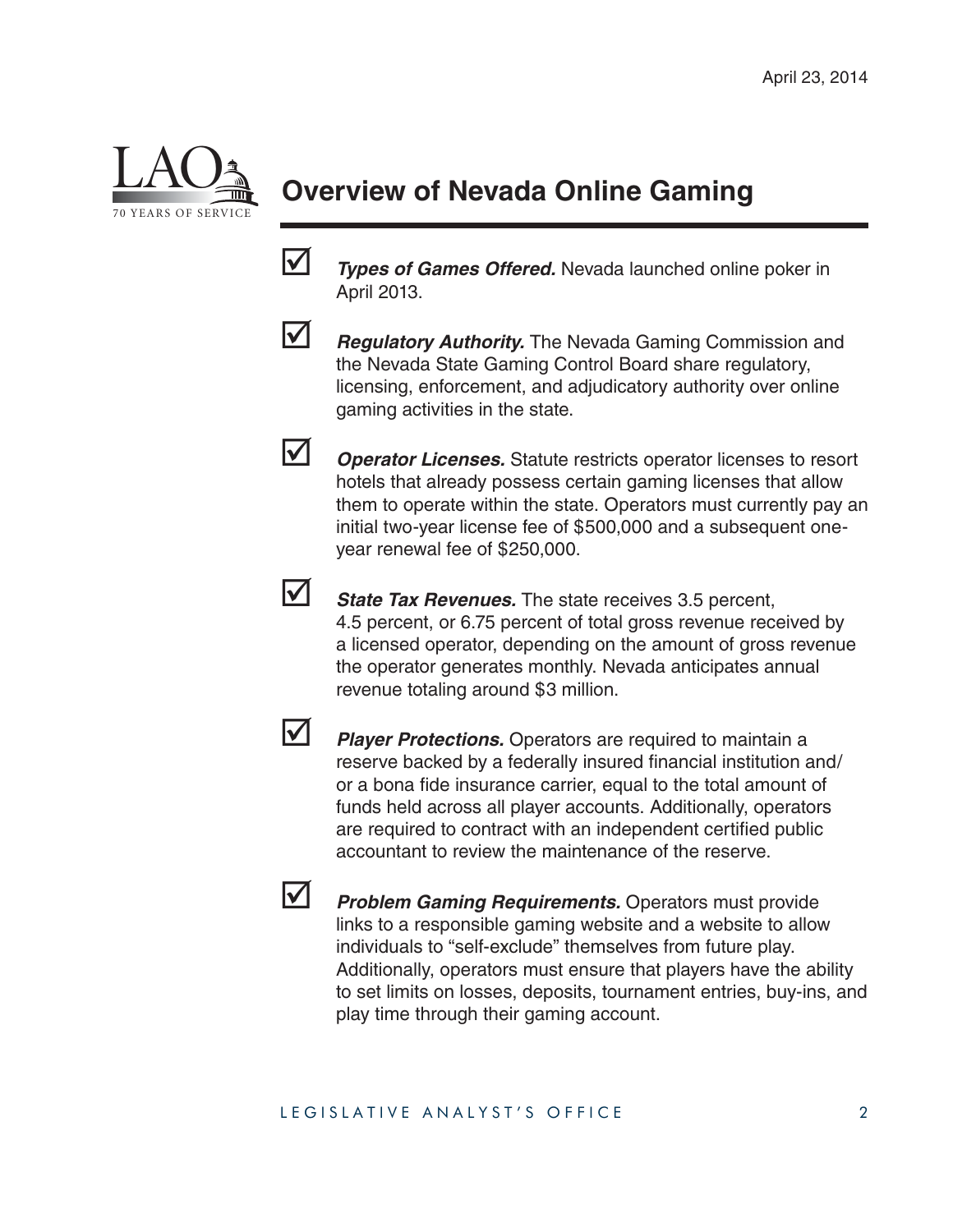

### **Overview of Nevada Online Gaming**

*(Continued)*



**V Number of Websites and Operators.** Nevada currently has three websites operated by three licensed operators: Real Gaming operated by South Point Hotel and Casino, Ultimate Poker operated by a subsidiary of Station Casinos, and World Series of Poker operated by Caesars Entertainment Corporation.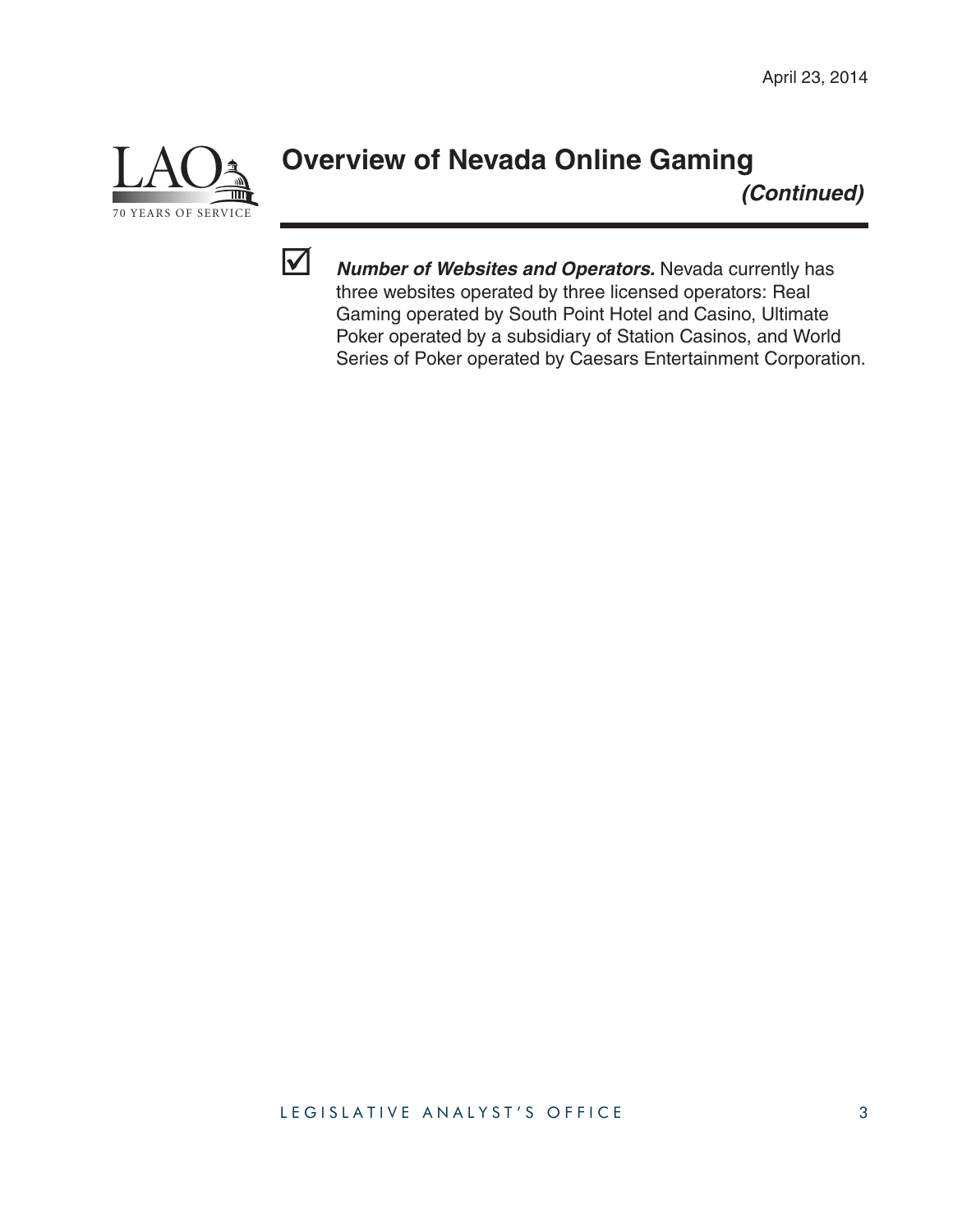

# **Overview of Delaware Online Gaming**

 *Types of Games Offered.* Delaware launched online gaming in November 2013. Authorized games include poker, blackjack, roulette, and slots.



*Regulatory Authority.* The Delaware State Lottery Office has regulatory, licensing, enforcement, and adjudicatory authority over online gaming activities in the state.



*Operator Licenses.* The State of Delaware does not license private entities to serve as online gaming operators in the same manner as Nevada and New Jersey. Instead, the state controls all gambling and licenses agents to serve on its behalf.



**State Tax Revenues.** The state receives 43.5 percent of online slots revenue and 29.4 percent of revenue from all other games, excluding payments made to players. In addition, the state receives the first \$3.75 million of proceeds each fiscal year. The Delaware State Department of Finance initially estimated \$7.75 million in first-year revenues. However, the state now anticipates \$3.75 million in revenues.



**1** Player Protections. The State Lottery Office maintains a separate bank account to hold funds that are deposited into authorized gaming accounts.



*Problem Gaming Requirements.* Individuals may submit a request to exclude themselves for one year, five years, or a lifetime. Violation of the exclusion constitutes a misdemeanor. Every licensed agent is also required to have a link to the selfexclusion page of the State Lottery website.



*Number of Websites and Operators.* The state operates online gaming websites designed by 888 Holdings through its three racetrack casinos—Delaware Park, Dover Downs, and Harrington Raceway.

#### LEGISLATIVE ANALYST'S OFFICE 4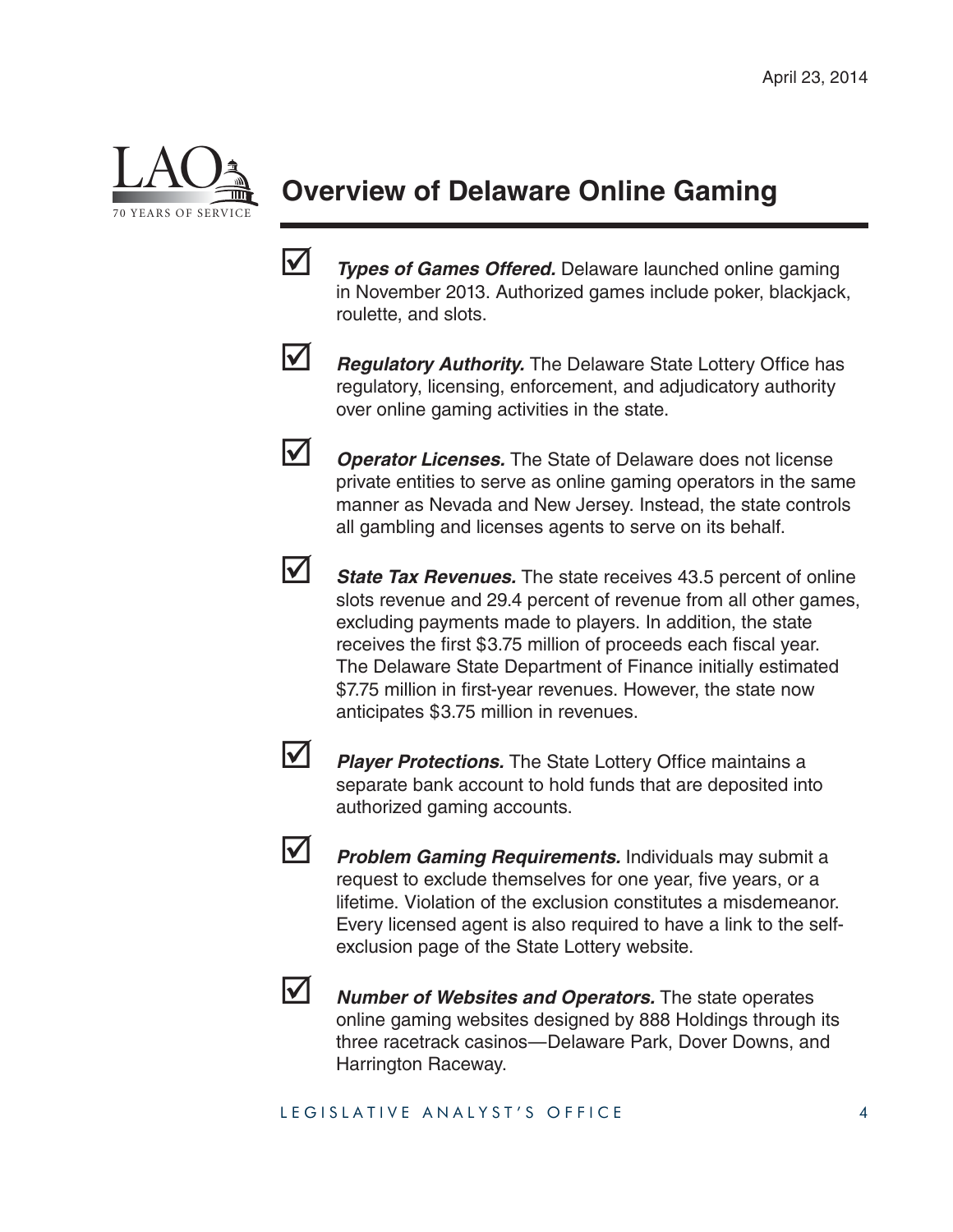

### **Overview of New Jersey Online Gaming**

**1** *Types of Games Offered.* New Jersey launched online gaming in November 2013. Authorized games include poker, blackjack, roulette, and slots.



*Regulatory Authority.* The New Jersey Office of the Attorney General's Division of Gaming Enforcement and the New Jersey Casino Control Commission share regulatory, licensing, enforcement, and adjudicatory authority over online gaming activities in the state.

*Operator Licenses.* Statute restricts the issuance of operator licenses to casinos based in Atlantic City and requires that nearly all associated personnel and equipment be housed within the casinos. Operators must currently pay a license issuance fee of at least \$400,000 and a renewal fee of at least \$250,000. The amount paid depends on the actual cost of regulation. Licensed operators must also pay \$250,000 annually for problem gaming programs and services.

**1** State Tax Revenues. The state receives 15 percent of gross revenues from online gaming. Additionally, operators must either reinvest 2.5 percent of gross revenues for community and economic development projects or pay a tax consisting of 5 percent of gross revenues. New Jersey initially anticipated revenues of \$160 million to \$180 million annually. However, the state now anticipates annual revenues of \$35 million to \$50 million.

**1** *Player Protections.* Operators must maintain a New Jersey bank account—separate from all operating accounts—for funds deposited into gaming accounts. The amount in this account must be greater than or equal to the total amount that can be withdrawn from the operator's gaming accounts. Operators are also required to contract with an independent firm to conduct annual system and security assessments.

#### LEGISLATIVE ANALYST'S OFFICE 5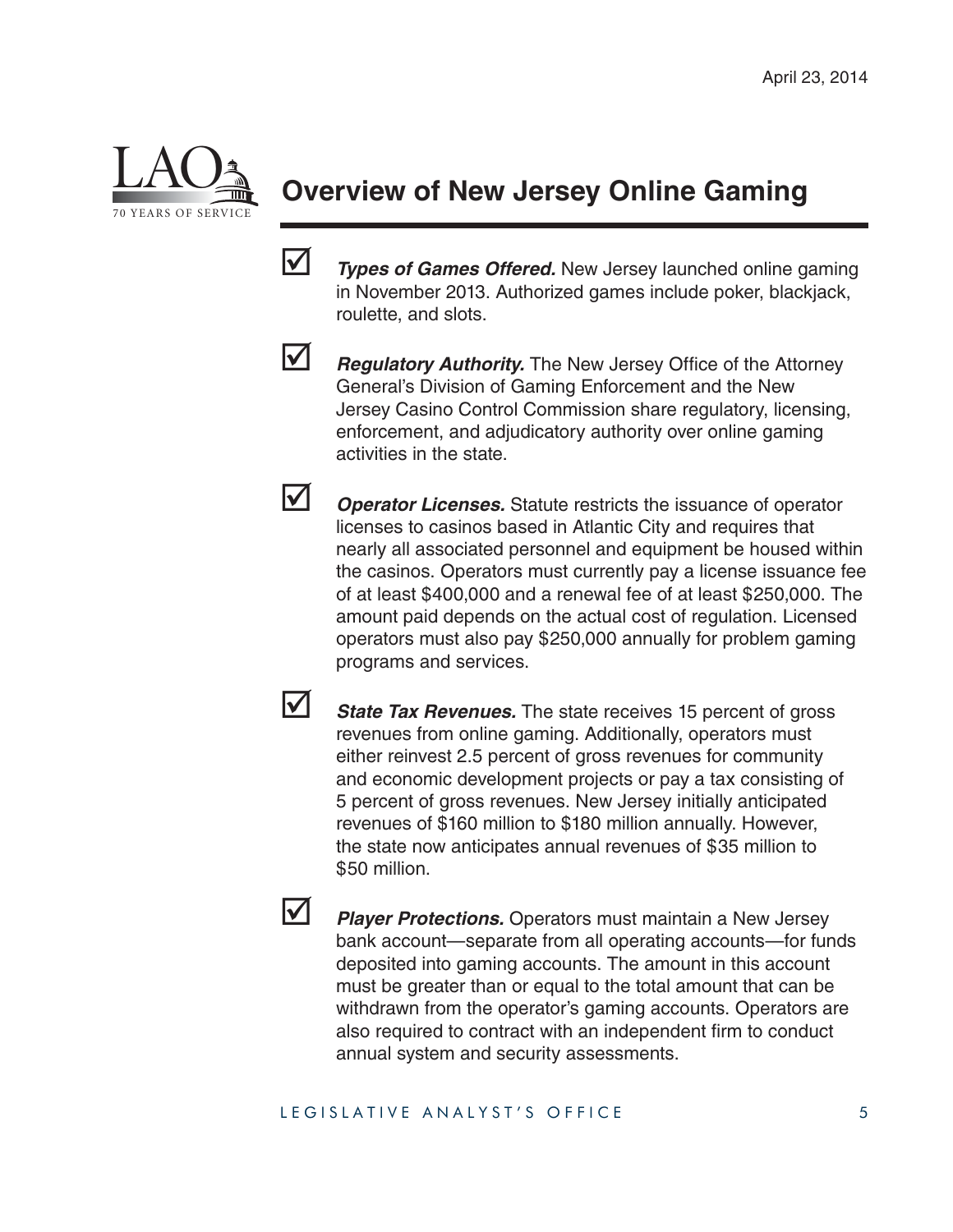

### **Overview of New Jersey Online Gaming**  *(Continued)*



*Problem Gaming Requirements.* Individuals may exclude themselves for one year, five years, or a lifetime. Websites must include a prominent message directing problem gamblers to appropriate resources and operators must provide links to responsible gaming websites and a self-exclusion application. Additionally, operators must ensure that players have the ability to set limits on deposits, spending, and play time through their gaming account.



**V Number of Websites and Operators.** New Jersey currently has around a dozen distinct websites operated by seven licensed operators.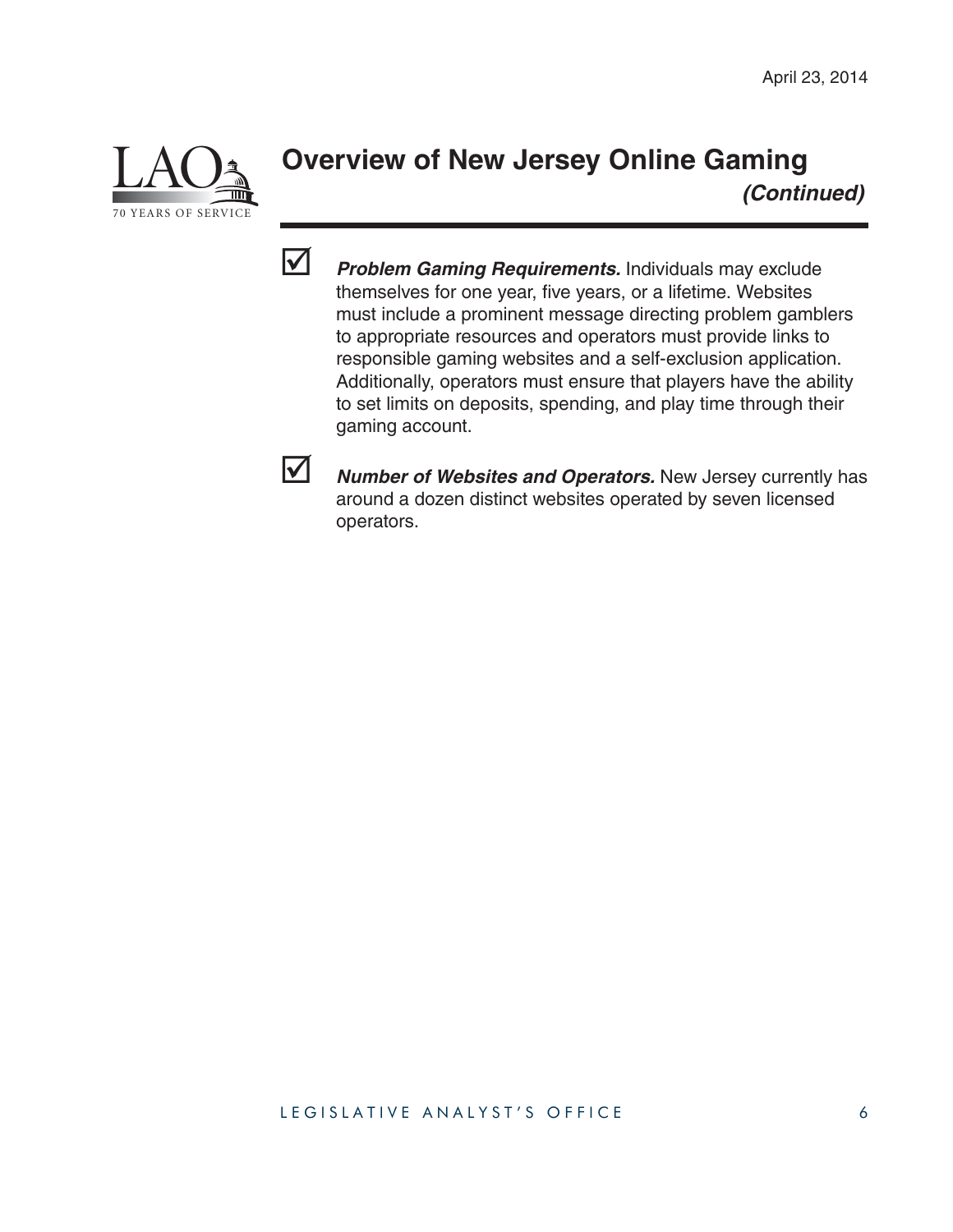

### **How Much Revenue Could Actually Be Generated in California?**



 $\triangledown$  Our analysis indicates that the actual level of state revenue that could be generated from authorizing online poker in California would depend heavily on a variety of factors. These factors include:

- **Possible legal issues regarding tribal-state compacts.**
- How legal poker websites would be implemented in California.
- The number of people that would play online poker, as well as the amount wagered, on legal websites.
- The extent to which the legal websites are able to capture monies that are currently being wagered on illegal websites.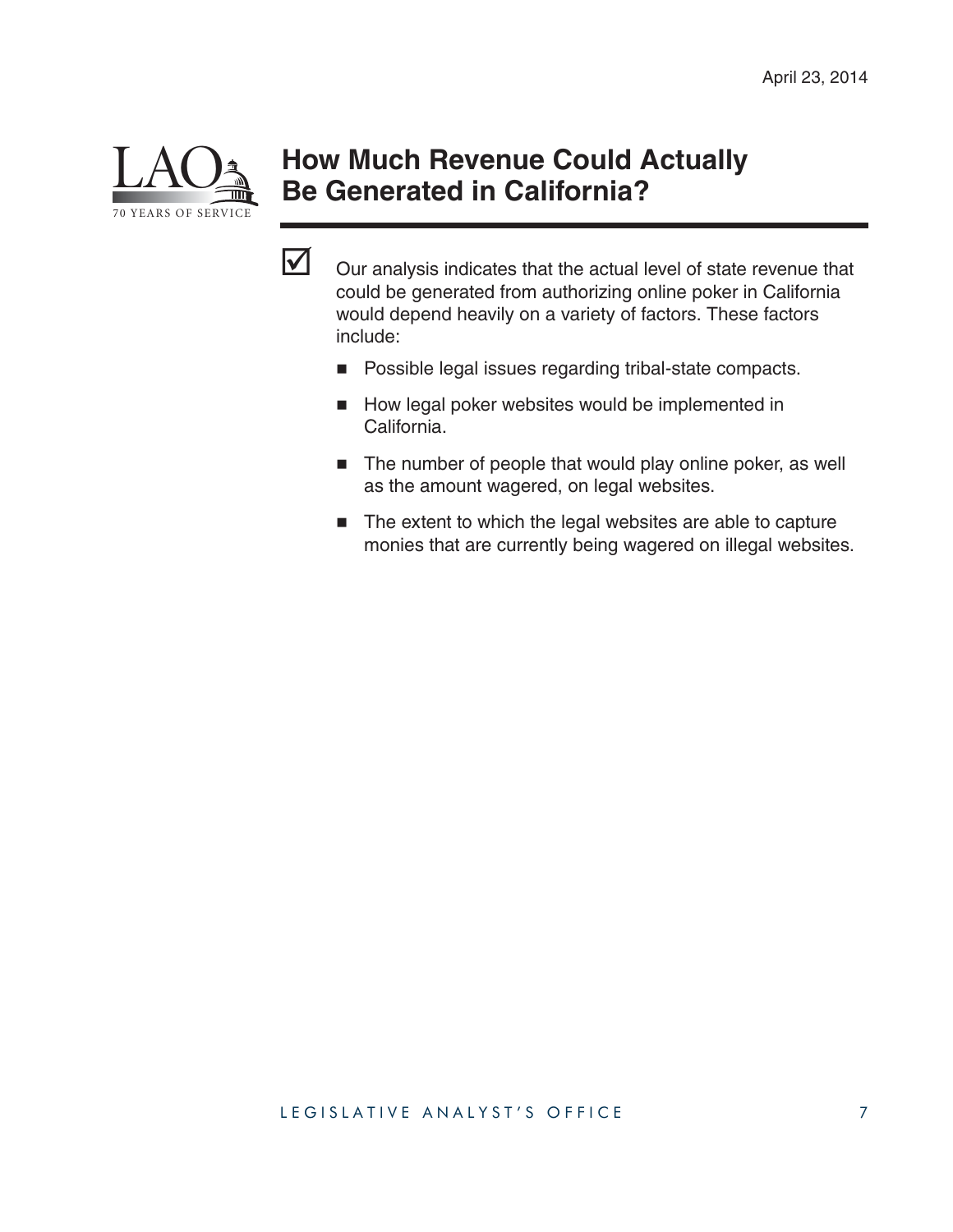

#### **Possible Legal Issues Regarding Tribal-State Compacts**



 $\triangledown$  The existing tribal-state compacts that have been ratified by the Legislature require the tribes to make payments to various state accounts. For example, some ratified compacts require tribes to make annual payments to the General Fund. (The Governor's proposed budget for 2014-15 estimates that the General Fund will receive approximately \$330 million in revenue from these tribes in the current year.)

However, the Ninth Circuit Court of Appeal decided in the *Rincon Band v. Schwarzenegger* case that the state could not require tribes to make payments to the General Fund. While the compacts requiring these payments still stand, these tribes will likely no longer make such payments when they are renegotiated.

 $\triangleright$  Existing compacts also contain provisions limiting the state's ability to authorize certain types of gambling that could compete with the tribal casinos. For example, if the state authorizes certain types of competing gambling enterprises, these compacts may allow the tribes to stop making payments to state accounts, such as those that support nongaming tribes, regulatory bodies, problem gaming resources, and local mitigation.



#### LEGISLATIVE ANALYST'S OFFICE 8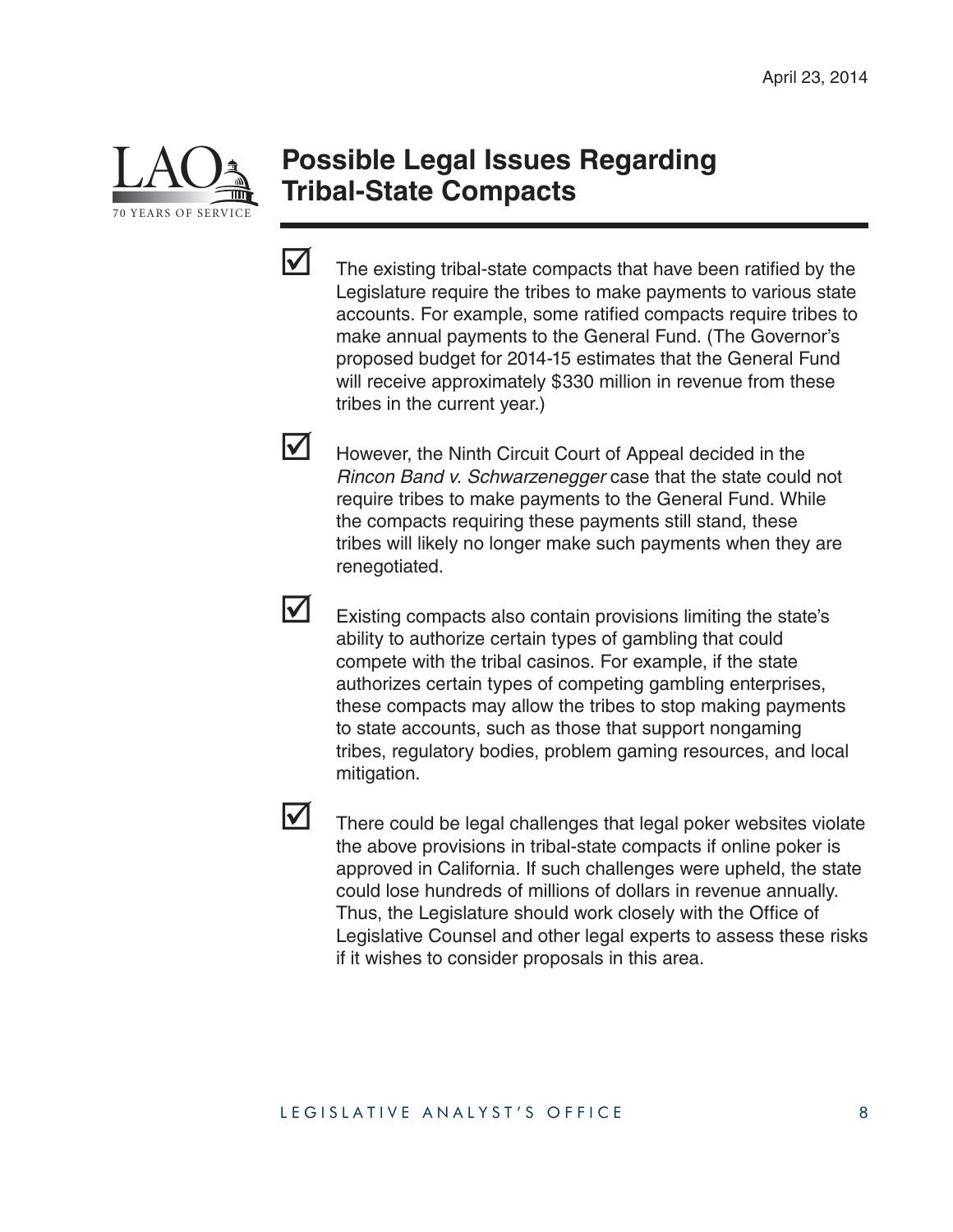

#### **How Legal Poker Web Sites Could Be Implemented in California**



*State Share of "Gross Revenues."* One of the primary factors in how much revenue the state would generate is what portion of gross revenues it would receive from the legal website operators. One goal could be to maximize the benefit from these activities to the state. On the other hand, if the state were to require too large a share, such operators may not retain sufficient funds to effectively compete with the operators of illegal websites (such as for marketing and incentives to retain players).

**State Regulations.** The state would incur regulatory costs to prevent unauthorized users from playing on legal poker websites. In addition, it is not clear what specific steps individuals in California would need to take to be able to play on legal poker websites (such as providing proof of residency, location verification, and paying registration fees). If these requirements were extensive, however, they could be a barrier to player participation.

*Number of Websites.* Although the existence of multiple legal poker websites within California could promote competition, having too many sites could result in each site not having sufficient players to facilitate poker games, as sometimes occurs on illegal websites. This seems to be an issue facing the three states currently operating online gaming.



**1** Tax Revenue. The website could be designed to make it easier to collect income taxes on net winnings. Currently, players using illegal websites have little incentive to report gambling winnings for tax purposes. The state could require that such websites report such information to the state. However, this could deter some players from using legal websites. The state would also collect taxes from the operators of legal poker websites as well as their employees.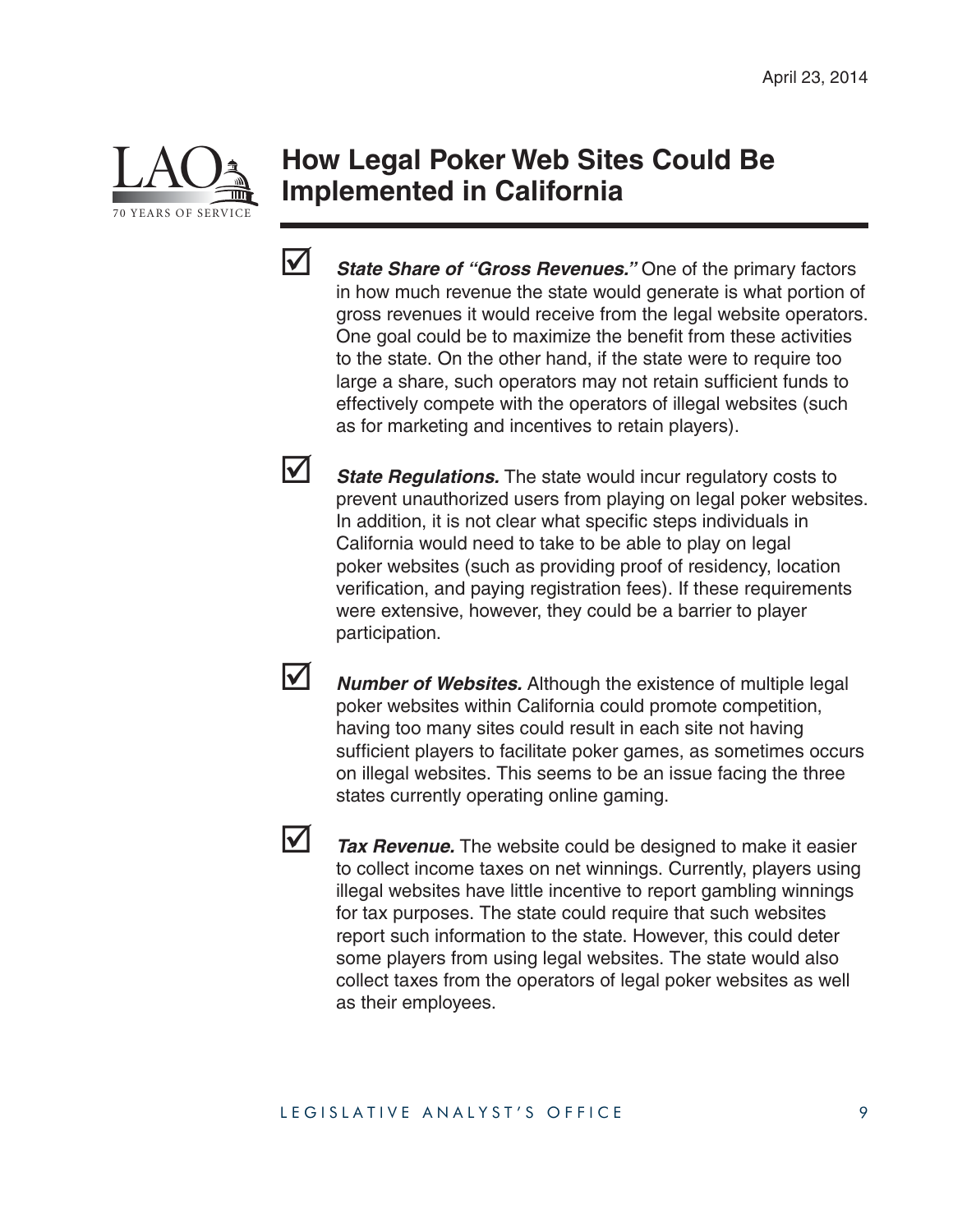

### **Various Factors Could Impact Player Participation in Legal Online Poker**

**V** *Cost to Play.* If the cost of playing on legal poker websites was greater than the cost of playing on illegal websites, due to taxes and fees paid by the players, there could be a fiscal disincentive to play and wager similar amounts on legal sites.



**Security and Regulation.** Unlike illegal poker websites, the legal websites would be able to provide players with a greater sense of security and comfort in that they would know that they are not engaging in an illegal activity.

*Incentives to Retain Players.* Many of the existing illegal websites offer financial incentives to retain players. For example, some sites offer bonuses to players that they can collect only after playing a predetermined amount of time. This could make it more difficult for new California online websites to capture a share of the market in the near term. The state could allow similar incentives for its games.



**Games Offered.** Legal poker websites would have to compete with existing illegal websites that have little or no limits on the types of games offered.